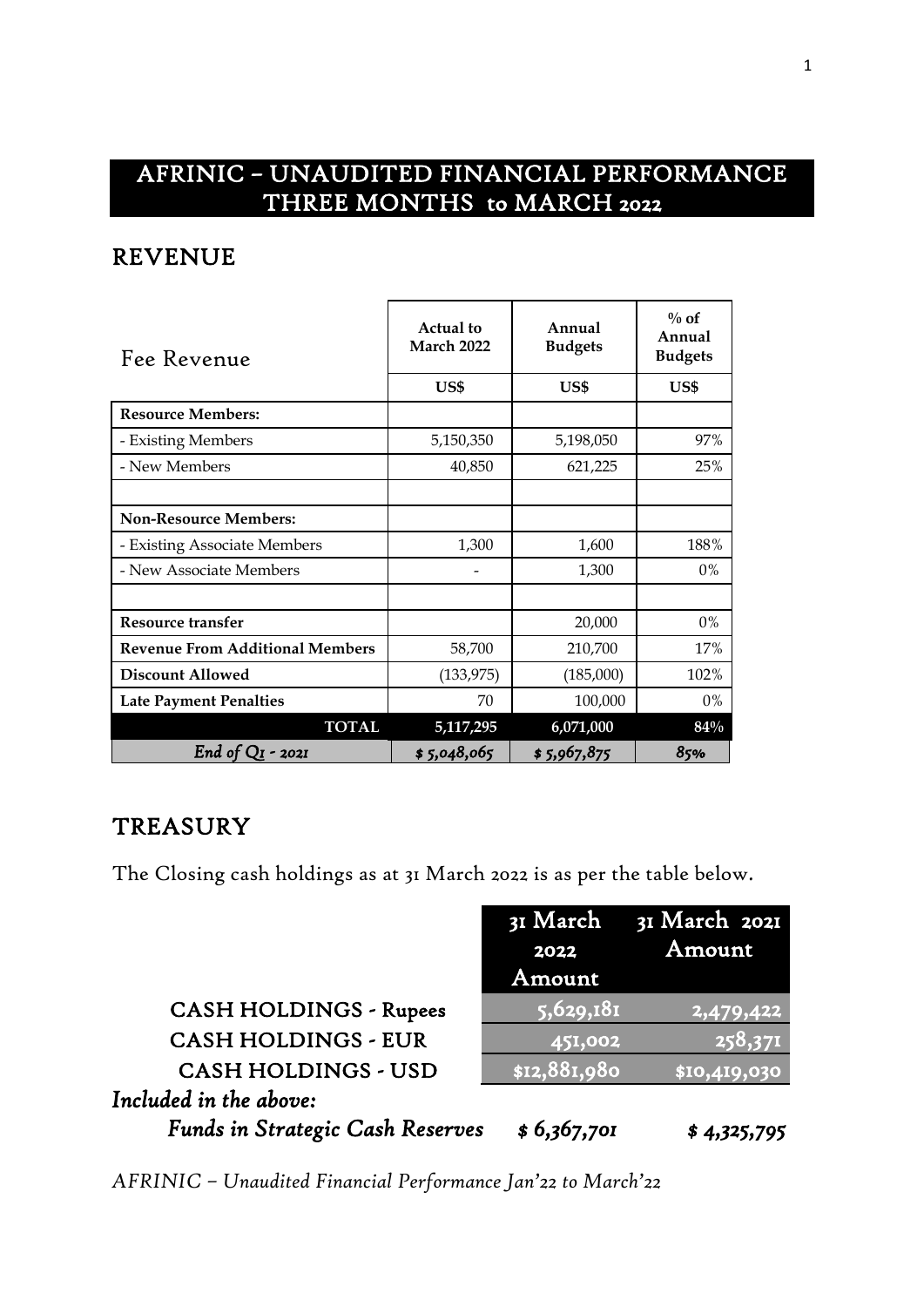| Administrative expenses            | Actual to<br>Mar'22 | <b>Balance</b><br>Remaining<br>in Budget | Annual<br>budget | <b>Actual vs</b><br>budget % |
|------------------------------------|---------------------|------------------------------------------|------------------|------------------------------|
| HR                                 | 548,774             | 2,528,726                                | 3,077,500        | 18%                          |
| Telephone & Comm.                  | 20,789              | 94,961                                   | 115,750          | 18%                          |
| Computer expenses                  | 18,282              | 275,456                                  | 293,738          | $6\%$                        |
| Office expenses                    | 49,005              | 263,030                                  | 312,035          | 16%                          |
| Motor vehicle expenses             | 790                 | 5,610                                    | 6,400            | 12%                          |
| Insurance                          | 44,094              | 25,906                                   | 70,000           | 63%                          |
| Printing, postage & stat           | 11.047              | 66,125                                   | 77,172           | 14%                          |
| <b>Bank</b> charges                | 34,620              | 50,380                                   | 85,000           | 41%                          |
| Professional fees                  | 293                 | 17,407                                   | 17,700           | $2\%$                        |
| Depreciation                       | 60,925              | 182,775                                  | 243,700          | 25%                          |
| Legal & Consulting fees            | 49,612              | 197,388                                  | 247,000          | 20%                          |
| <b>Total Admin. Expenses</b>       | 838,230             | 3,707,765                                | 4,545,994        | 18%                          |
|                                    | Actual to           | <b>Balance</b><br>Remaining              | Annual<br>budget | <b>Actual vs</b><br>budget % |
| <b>Distribution expenses</b>       | <b>Mar'22</b>       | in Budget                                |                  |                              |
| Marketing & Comms. Exps            | 1,648               | 57,652                                   | 59,300           | $3\%$                        |
| <b>Bad</b> debts                   |                     | 75,000                                   | 75,000           | $0\%$                        |
| <b>Meeting Expenses</b>            | 13,872              | 244,528                                  | 258,400          | $5\%$                        |
| Members Training                   | 1,214               | 68,786                                   | 70,000           | $1\%$                        |
| <b>Travel Expenses</b>             | 16,507              | 373,493                                  | 390,000          | $4\%$                        |
| Research & Development             |                     | 37,500                                   | 37,500           | $0\%$                        |
| Outreach activities                |                     | 128,200                                  | 128,200          | $0\%$                        |
| Community engagement               | 45,911              | 34,539                                   | 80,450           | 57%                          |
| Community support                  | 2,000               | 203,500                                  | 250,500          | $1\%$                        |
| NRO Shared Costs                   |                     | 46,000                                   | 46,000           | $0\%$                        |
| Contributions to ICANN             |                     | 63,000                                   | 63,000           | $0\%$                        |
| Remote Sites Ops Expenses          | 23,412              | 56,588                                   | 80,000           | 29%                          |
| <b>Total Distribution expenses</b> | 104,563             | 1,388,787                                | 1,493,350        | $7\%$                        |
| Contingency                        |                     | 105,000                                  | 105,000          | $0\%$                        |

# Operating Costs – Performance against Annual Budgets

- *1. Bank Charges are mainly from members fees received.*
- *2. Bad debts shall be calculated on accruals at end of the year.*

*AFRINIC – Unaudited Financial Performance Jan'22 to March'22*